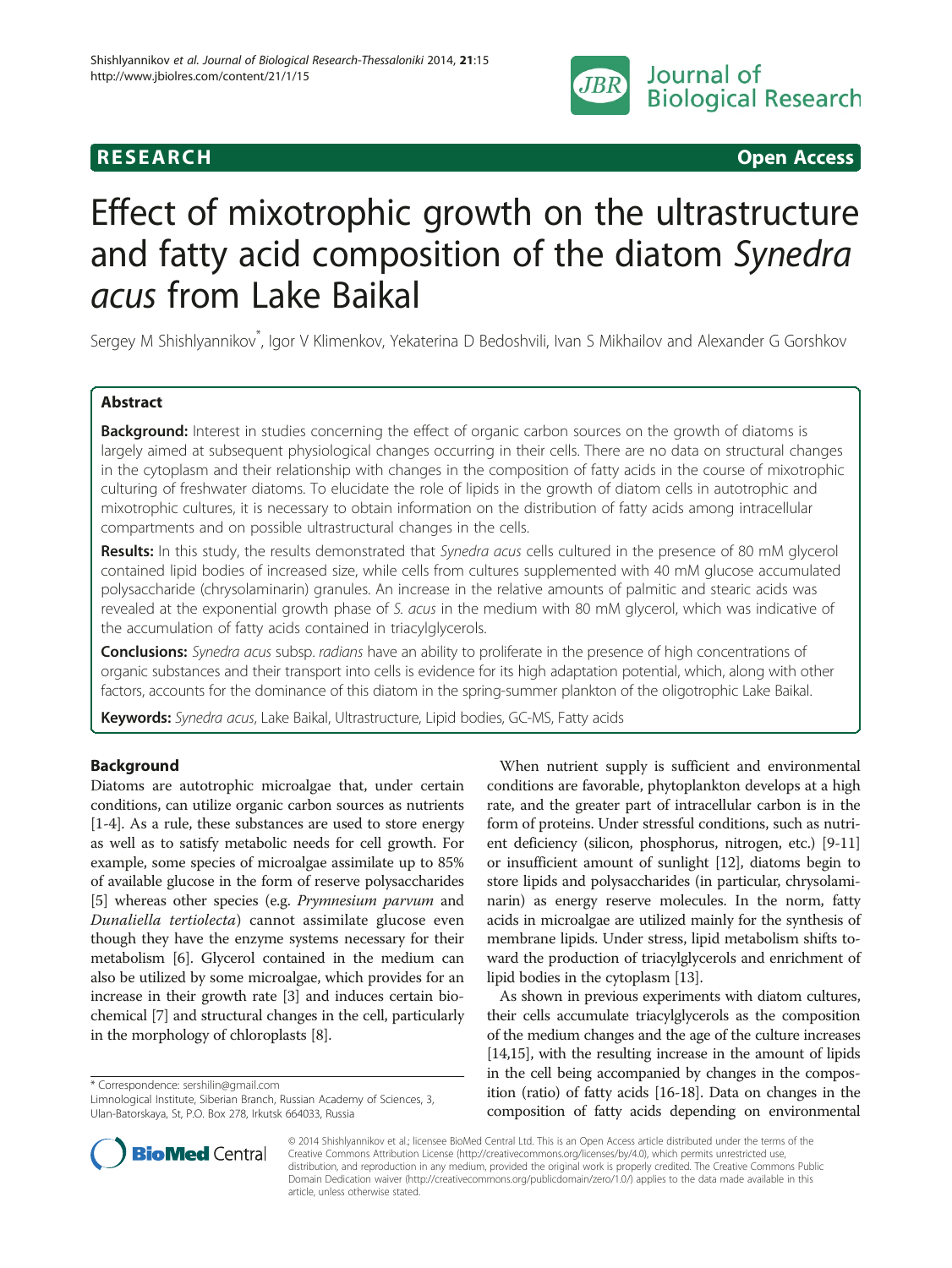factors provide a basis for the search of new biological indicators characterizing the state of aquatic ecosystems under conditions of climate-dependent changes in the temperature of water bodies and their increasing trophicity resulting from the impact of human activities. Moreover, analysis of the effect of stress factors on the development of diatoms may provide the possibility of optimizing biotechnology of their culturing in order to obtain cell biomass with the desirable composition of lowmolecular-weight compounds, fatty acids in particular.

Diatoms, green and red algae are natural producers of value-added bioactive compounds, such as PolyUnsaturated Fatty Acids (PUFAs). Some essential PUFAs including EPA (eicosapentaenoic acid, ω-3, C20:5), DHA (docosahexaenoic acid, DHA, ω-3, C22:6), and AA (arachidonic acid, ω-3, C20:4) have critical physiological functions, e.g., preventing high cholesterol, myocardial infarction and improving high blood pressure, etc. Therefore, PUFAs have attracted a great attention due to their beneficial effects on human health [[19](#page-6-0)]. Microalgae have potential for numerous commercial applications, among them the production of PUFAs [\[20\]](#page-6-0). Diatoms normally contain significant amount of EPA and lower levels of DHA [[21](#page-6-0)-[23](#page-6-0)]. Red algae also synthesize large amounts of EPA accompanied with AA [\[24\]](#page-6-0). EPA and DHA are typically absent in green algae [[25](#page-6-0)] but these algae contain, in generally, primarily C16 and C18 PUFAs [[26,27](#page-6-0)].

Interest in studies on the effect of organic carbon sources on the growth of diatoms is largely aimed at subsequent physiological changes occurring in their cells. A fairly detailed analysis has been made of various factors having an effect on the ultrastructure of marine and freshwater diatoms cultured under autotrophic, mixotrophic, and heterotrophic conditions [[8](#page-6-0),[28](#page-6-0)-[32](#page-6-0)]. On the other hand, there are no data on structural changes in the cytoplasm and their relationship with changes in the composition of fatty acids in the course of mixotrophic culturing of freshwater diatoms. To elucidate the role of lipids in the growth of diatom cells in autotrophic and mixotrophic cultures (supplemented with organic carbon sources), it is necessary to obtain information on the distribution of fatty acids among intracellular compartments and on possible ultrastructural changes in the cells.

Synedra acus subsp. radians (Kütz.) Skabitsch, one of dominant species in the phytoplankton of oligotrophic Lake Baikal, has been the object of intensive research on morphogenesis of frustules [\[33](#page-6-0)] as well as of molecular [[34-36](#page-6-0)], cytological [\[37](#page-6-0)], and genomic studies [[38\]](#page-6-0). As shown previously, this diatom is a potential source of PUFSa, mainly of EPA [\[39\]](#page-6-0).

The purpose of this study was to analyze changes in the morphology and fatty acid composition of S. acus cells cultured in the presence of glucose and glycerol as organic carbon sources.

# Results

In preliminary experiments, the maximum concentrations of organic carbon sources in the medium that did not result in a reduced rate of cell divisions or gradual cell death in S. acus culture were estimated at 40 mM for glucose and 80 mM for glycerol (Figures 1 and [2](#page-2-0)).

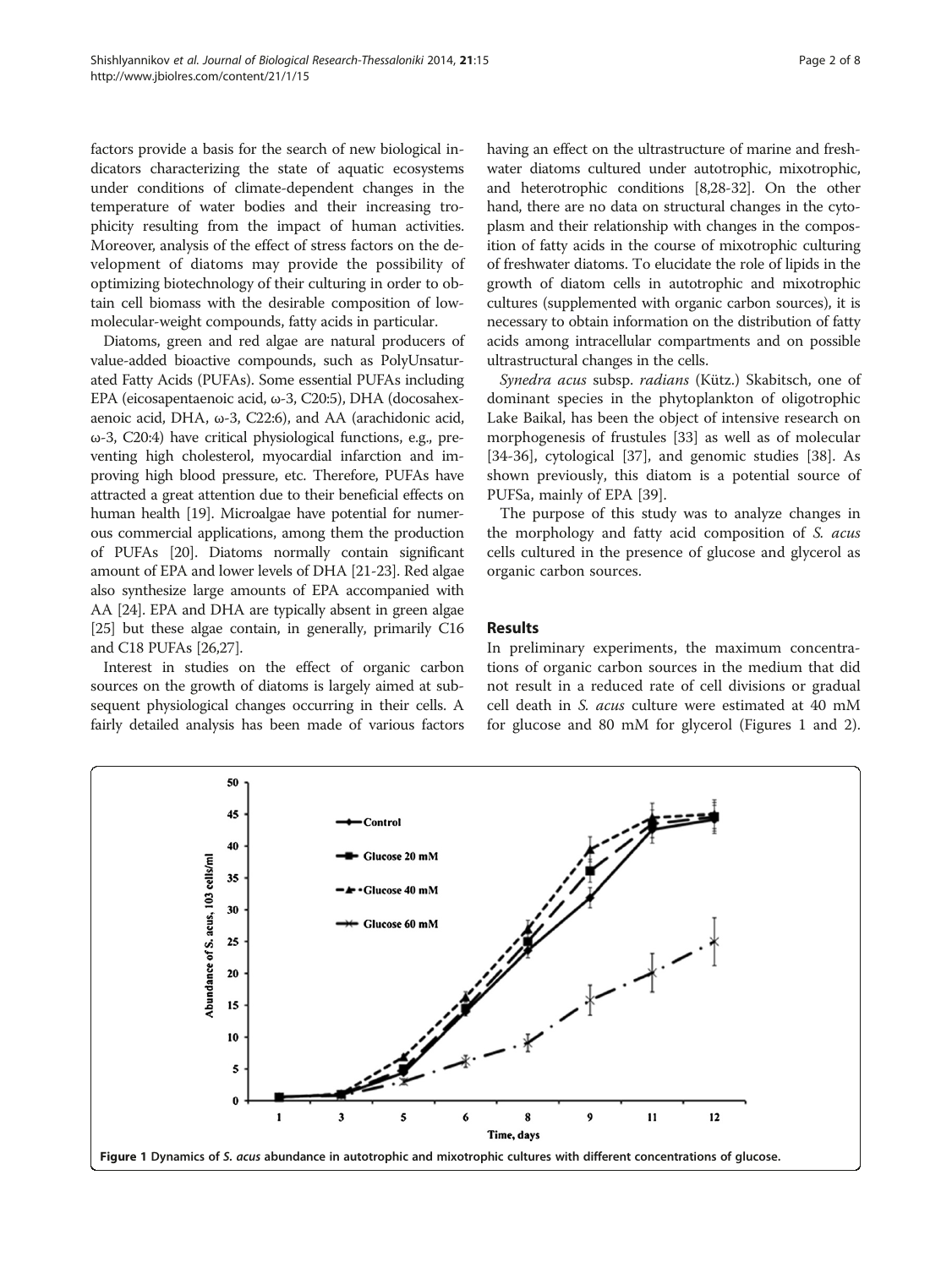Therefore, it is these concentrations that were used in subsequent mixotrophic cultures.

According to the results of TEM, S. acus cells in autotrophic culture (Figure [3](#page-3-0)B) formed vacuoles (up to 1.0 μm) with homogeneous electron-dense contents, which could be located either at the periphery or in the center of the cell (Figure [3E](#page-3-0)). These vacuoles in preparations stained with Nile red were bright orange (Figure [3](#page-3-0)A), which was evidence for the lipid nature of their contents [\[40\]](#page-6-0). Such intracellular lipid bodies were also found in cells cultured under mixotrophic conditions (with glycerol or glucose). It should be noted, however, that the size of lipid bodies in cells from cultures with glycerol was greater than in cells from either autotrophic (control) or glucosecontaining cultures, reaching 2.5 μm (Figure [3C](#page-3-0) and [3](#page-3-0)F). Such glycerol-dependent accumulation of lipids in the cytoplasm of diatoms was observed already at the phase of their exponential growth. Further enlargement of lipid inclusions at the stationary growth phase resulted in a increase in the overall cell volume, which was usually accompanied by deformation of the cell wall in the girdle zone (Figure [3F](#page-3-0)). At the stage of frustule formation, cells cultured in the presence of glucose contained a different kind of vacuoles  $(0.5-0.7 \mu m)$ , which had heterogeneous granular and small-grained contents (10–20 nm, Figure [3](#page-3-0)D), and also included more electron-dense granules of a larger size (20–40 nm, Figure [3](#page-3-0)D). Such structures were not revealed in the cells cultured in autotrophic conditions and with glycerol. The characteristic structure of these organelles [[41](#page-6-0)] could be regarded as evidence for the accumulation of polysaccharides (in particular, chrysolaminarin) in the cells.

Analysis of S. acus cell lipids was performed by means of their acid hydrolysis followed by gas chromatography of the extracted fraction of fatty acid methyl esters. It was found that the qualitative composition of fatty acids remained basically unchanged in the course of culture growth (Table [1](#page-3-0)). Thus, the group of dominant fatty acids at the exponential growth phase included myristic (C14:0), palmitic (C16:0), palmitoleic (C16:1), hexadecatrienic (C16:3) stearic (C18:0), and eicosapentaenoic (C20:5) acids, and that at the stationary growth phase, myristic, palmitic, palmitoleic, and eicosapentaenoic acids. Such composition of fatty acids is typical for hydrolysates of diatom lipids [\[21,22](#page-6-0)].

As follows from Table [1](#page-3-0),  $\Sigma$ SFA/ $\Sigma$ (MUFA + PUFA) ratios in cell lipids markedly differed between cells cultured under photoautotrophic and mixotrophic conditions at the exponential phase. For example, palmitic and stearic acids dominated in the fatty acid spectrum of S. acus cells cultured with 80 mM glycerol, indicating that these acids, contained in triacylglycerols, were accumulated in the lipid bodies.

Judging from the ΣSFA/Σ(MUFA + PUFA) ratios of fatty acids in lipid hydrolysates, the relative amount of saturated fatty acids in S. *acus* cells decreased at the stationary growth phase in autotrophic cultures and mixotrophic cultures with 80 mM glycerol but remained unchanged in cultures with 40 mM glucose (Table [1\)](#page-3-0). The contents of monounsaturated fatty acids increased threefold at the stationary growth phase in both autotrophic and mixotrophic cultures with glucose or glycerol. The amount of PUFAs decreased in autotrophic cultures and mixotrophic cultures with 40 mM glucose but changed only slightly in cultures with 80 mM glycerol.

<span id="page-2-0"></span>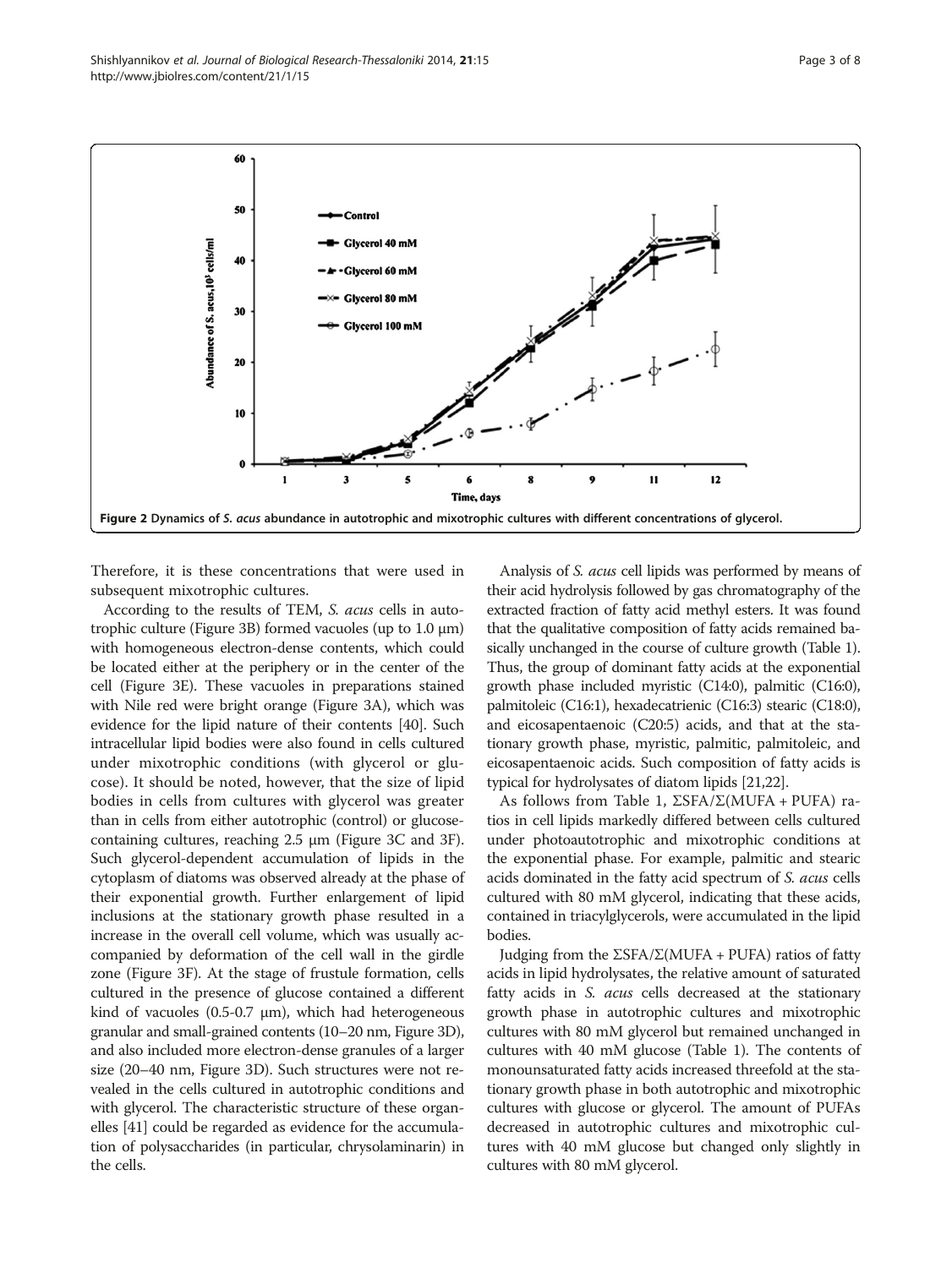Figure 3 Fluorescence and transmission electron micrographs of Synedra acus cells. Yellow fluorescence of lipid bodies stained Nile Red dye and the red autofluorescence of chloroplasts (A), ultrastructural characteristics Synedra acus cells in autotrophic culture (B, E) and in mixotrophic cultures with glycerol (C, F) and glucose (D). Designations: Chl -chloroplast; V-vacuole with chrysolaminaran granules, m - mitochondria. N- nucleus. White arrows indicate lipid bodies. Scale bars: (A) - 10 μm, (C, D, E) - 500 nm, (B,F) - 2 μm.

| Fatty acid (FA)                               | Autotrophic culture  |                            | Mixotrophic culture<br>(40 mM glucose) |                            | Mixotrophic culture<br>(80 mM glycerol) |                            |
|-----------------------------------------------|----------------------|----------------------------|----------------------------------------|----------------------------|-----------------------------------------|----------------------------|
|                                               | Exponential<br>phase | <b>Stationary</b><br>phase | Exponential<br>phase                   | <b>Stationary</b><br>phase | Exponential<br>phase                    | <b>Stationary</b><br>phase |
| C14:0                                         | 12.0                 | 12.9                       | 13.6                                   | 17.9                       | 9.8                                     | 10.7                       |
| C16:0                                         | 16.4                 | 10.8                       | 11.4                                   | 11.3                       | 24.7                                    | 13.4                       |
| C18:0                                         | 16.9                 | 3.1                        | 10.3                                   | 3.7                        | 27.1                                    | 4.6                        |
| C16:1                                         | 10.6                 | 44.2                       | 13.9                                   | 44.6                       | 10.8                                    | 41.2                       |
| C18:1                                         | 0.0                  | 0.9                        | 0.0                                    | 1.4                        | 0.0                                     | 0.7                        |
| C22:1                                         | 0.0                  | 0.0                        | 1.1                                    | 0.0                        | 0.0                                     | 0.0                        |
| C16:2                                         | 5.3                  | 2.7                        | 6.2                                    | 1.9                        | 3.8                                     | 3.5                        |
| C16:3                                         | 17.2                 | 5.1                        | 18.6                                   | 2.3                        | 9.9                                     | 7.0                        |
| C18:3                                         | 0.0                  | 2.3                        | 0.0                                    | 2.4                        | 0.0                                     | 1.8                        |
| C20:5                                         | 19.0                 | 16.8                       | 21.1                                   | 13.2                       | 11.3                                    | 16.0                       |
| C22:6                                         | 2.6                  | 1.2                        | 3.8                                    | 1.3                        | 2.6                                     | 1.1                        |
| $\Sigma$ Saturated fatty acid (SFA)           | 45.3                 | 26.8                       | 35.3                                   | 32.9                       | 61.6                                    | 28.7                       |
| $\Sigma$ Monounsaturated fatty acid<br>(MUFA) | 10.6                 | 45.1                       | 15.0                                   | 46.0                       | 10.8                                    | 41.9                       |
| $\Sigma$ Polyunsaturated fatty acid<br>(PUFA) | 44.1                 | 28.1                       | 49.7                                   | 21.1                       | 27.6                                    | 29.4                       |
| $\Sigma$ SFA/ $\Sigma$ (MUFA + PUFA) ratio    | 0.8                  | 0.3                        | 0.5                                    | 0.5                        | 1.6                                     | 0.4                        |

|  |  |  | Table 1 Fatty acid composition (% of total fatty acid) in S. acus biomass from different types of cultures (n = 3) |
|--|--|--|--------------------------------------------------------------------------------------------------------------------|
|--|--|--|--------------------------------------------------------------------------------------------------------------------|

<span id="page-3-0"></span>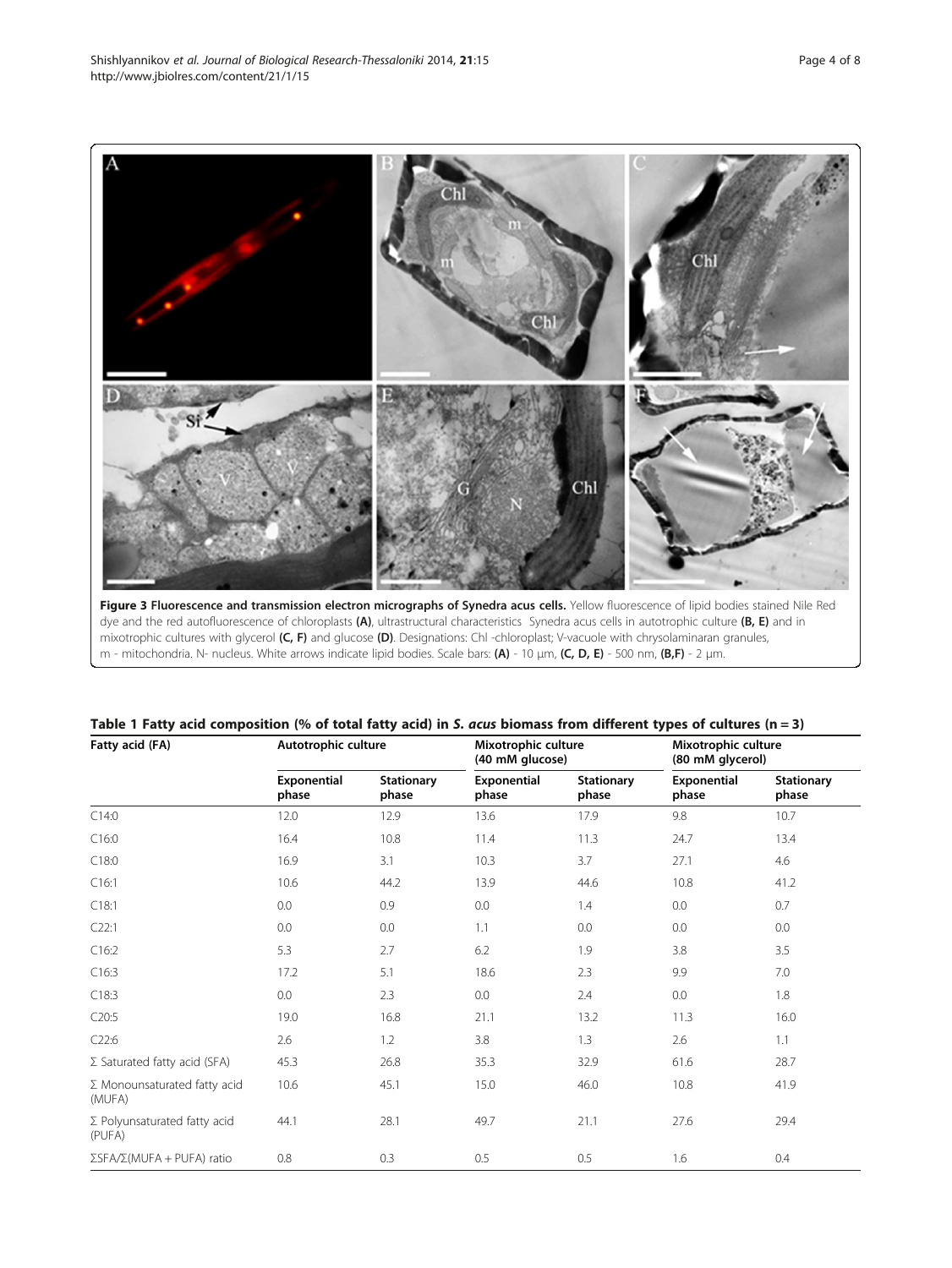# **Discussion**

The data presented above show that the fatty acid profile of lipids from diatom cells is subjected to changes, which apparently result from exposure to stress factors. One of such factors may be the addition of organic carbon sources (glucose or glycerol) to the culture medium.

At the stationary growth phase, the content of palmitoleic acid in S. acus culture has proved to increase, by more than 40% relative to the total amount of fatty acids (Table [1\)](#page-3-0). This fatty acid is most prevalent in the composition of diatom lipids [\[21,42,43](#page-6-0)]. Fatty acid biosynthesis in all plastid-containing organisms is catalyzed by type II fatty acyl synthase [\[44](#page-6-0)]. Armbrust et al. described complete cycles of the biosynthesis of polyunsaturated fatty acids in the marine diatom Thalassiosira pseudonana [[45](#page-6-0)]. Fatty acids synthesized in plastids are exported to the cytoplasm to be incorporated into intracellular lipids. It is known that diatom cells in cultures at the stationary growth phase experience a deficit of nutrients and begin to accumulate storage compounds such as lipids, inorganic ions and polysaccharides [\[11,46](#page-6-0)]. When the medium is supplemented with a certain source of carbon, diatoms can build up more biomass due to intensification of lipid biosynthesis [\[3](#page-5-0)[,47\]](#page-6-0). Thus, the increase in the relative content of palmitoleic acid in S. acus cells may be regarded as evidence for its accumulation as a component of reserve triacylglycerols stored in lipid bodies. Palmitic, palmitoleic and stearic acids are known to prevail in reserve triacylglycerols accumulated by photosynthesizing cells [\[18,48](#page-6-0)]. In our experiments, the relative contents of stearic, palmitic, acids in the biomass of S. acus diatoms at the exponential growth phase were found to be higher in cultures with glycerol than in cultures with glucose or in the control (Table [1\)](#page-3-0), which could be indicative of an increasing accumulation of lipids in S. acus cells.

In our experiments, the dominant PUFA was EPA at exponential growth phase (Table [1](#page-3-0)). The dietary uptake of EPA and DHA is very important in human health. High EPA productivity is typical for many diatoms, for example, Phaeodactylum tricornutum [[23](#page-6-0)] Navicula saprophila and Nitzschia sp. [[2](#page-5-0)]. Therefore, S. acus can be a preferable diatom that can be used as producer for "ω-3 polyunsaturated fatty acids" (PUFAs) and the putative candidate for genetic engineering.

These biochemical data are supported by the results of microscopic analysis. TEM preparations of S. acus cells from cultures with glycerol at the exponential growth phase, when the cells experience increasing deficit in silica, clearly show that the size of lipid bodies in the cytoplasm increases, compared to the control, and that this increase continues at the stationary growth phase, resulting in the expansion of cell volume in the girdle zone (Figure [3](#page-3-0)F). This is evidence for the existence of a mechanism for transmembrane transport of glycerol into S. acus cells and its involvement in cell metabolism. It is known that glycerol not only has a structural function as a component of cell membrane lipids but also plays a role in energy metabolism (in the form of glycerol-3-phosphate) and regulation of glycerol transport and lipid metabolism, and transmembrane transport of small charged molecules [\[49\]](#page-7-0).

Synedra acus cells cultured in the presence of glucose proved to form polysaccharide granules in the cytoplasm (Figure [3D](#page-3-0)), which were absent in cells from cultures with glycerol and control cultures. In previous microscopic and biochemical studies, the main polysaccharide stored in the vacuoles of marine and freshwater diatoms was identified as β-1,3-glucan, or chrysolaminarin [\[41,](#page-6-0)[50,51](#page-7-0)]. This polysaccharide is metabolized during the dark period and thereby serves as an energy substrate for cell metabolism. As shown recently, the genome of the marine diatom Thalassiosira pseudonana contains genes coding for еndoand exo-active β-1,3-glucanases involved in intracellular chrysolaminarin hydrolysis [\[45\]](#page-6-0). These data and the results of our experiments indicate that glucose molecules entering the cytoplasm of S. acus cells become involved in cell metabolism.

# Conclusions

The results of this study do not provide unequivocal answers to the questions as to whether or how the processes of transport of silica and organic molecules through the diatom cell wall are coupled and to what extent they depend on each other. However, it is clear that S. acus cells under conditions of deficit in silica show the intake of molecules providing a source of energy (glucose or glycerol) from the ambient medium. The ability of this freshwater diatom to proliferate in the presence of high concentrations of organic substances and their transport into cells is evidence for its high adaptation potential, which, along with other factors, accounts for the dominance of *Synedra* acus subsp. radians in the spring-summer phytoplankton of oligotrophic Lake Baikal.

# Methods

#### Diatom culture

The initial axenic *S. acus* culture maintained in the laboratory was isolated from a natural population sampled in Listvennichnyi Bay, Lake Baikal [\[52\]](#page-7-0). In this study, S. acus cells were cultured in 5-ml tubes and 1-l Erlenmeyer flasks with DM medium [\[53\]](#page-7-0) at 18°C and natural photoperiod. Test cultures were supplemented with different concentrations of glucose (10, 20, 40, or 60 mM) or glycerol (10, 40, 60, 80, or 100 mM). Autotrophic cultures in DM medium without additives served as control. Cell counts in the cultures were taken daily during 12 days. All experiments were performed in triplicate.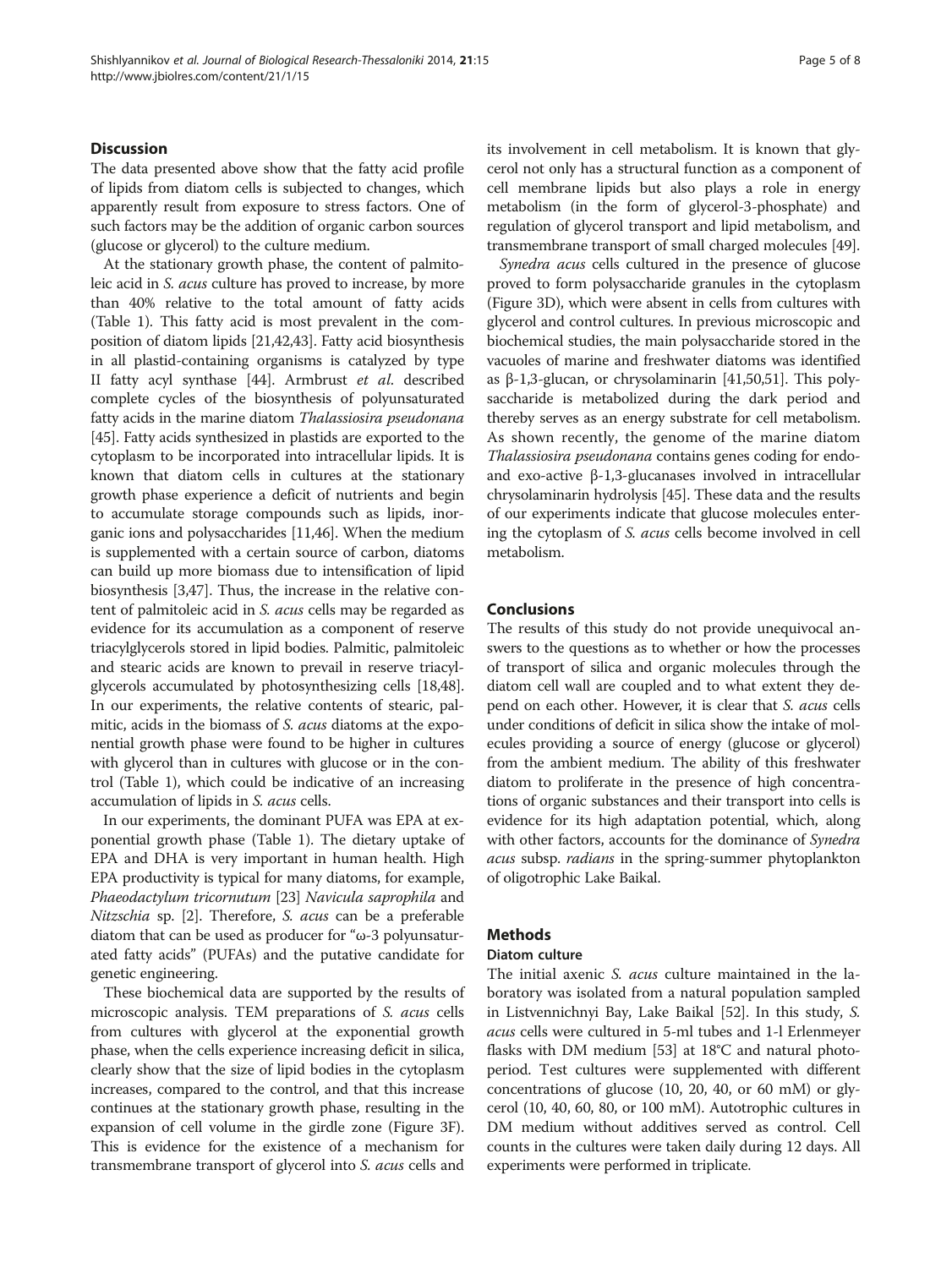#### <span id="page-5-0"></span>Light microscopy

Samples from the cultures were examined under an Axiostar Plus microscope (Carl Zeiss, Germany) at 1000× magnification. Microscopic images were made using an AxioCam I Cc1 digital camera with the AxioVision 4.7 program (Carl Zeiss, Germany).

## Fluorescence microscopy

Samples for fluorescence microscopy were taken at the exponential and stationary phases of culture growth (1.5-  $2.0 \times 10^4$  and  $3.5-4.0 \times 10^4$  cells ml<sup>-1</sup>, respectively). They were supplemented with 10  $\mu$ l of a 2 mg ml<sup>-1</sup> stock solution of Nile red stain (Sigma, USA) in acetone, incubated for 5 min, transferred onto a glass slide under a cover slip, and examined under an Axiovert 200 inverted microscope (Carl Zeiss, Germany) with an Osram HBO 50 W/AC mercury lamp. Microscopic images were made using a Penguin 600CL digital camera (Pixera Corp., USA) with the AxioSet program (Carl Zeiss, Germany).

#### Transmission electron microscopy (TEM)

Samples for TEM were taken at the exponential and stationary phases of culture growth  $(1.5{\text -}2.0 \times 10^4)$  and  $3.5-4.0 \times 10^4$  cells ml<sup>-1</sup>, respectively). They were concentrated on a polycarbonate membrane filter with a pore size of 5 μm (Millipore, Ireland) placed in a Sartorius glassvacuum holder, 25 mm, 30 ml (Germany) and fixed with glutaraldehyde (Sigma-Aldrich, USA) for 30 min and then with  $OsO<sub>4</sub>$  (Merck, Germany) for 10 min (final concentrations 2.5% and 1%, respectively). Thereafter, the cells were washed in three portions of DM medium, embedded in 1% agar (Helicon, Russia), and dehydrated in an ascending alcohol series (10, 30, 50, 70, 80, and 96%) followed by absolute alcohol and acetone dehydrated with calcined copper sulfate (3 min each). Dehydrated samples were impregnated with mixtures of Araldite 502 epoxy resin (SPI, USA) and acetone (1:2, 1:1, and 2:1, 6 hrs each) and with pure Araldite (12 hrs), transferred to a new portion of Araldite supplemented with DMP-30 accelerator (SPI; 250 μl per 20 ml of the resin), and polymerized in a thermostat at 60°C for 3 days. Ultrathin sections were made in an Ultracut R (Leica, Austria) with an ULTRA 35 diamond knife (Diatom, Switzerland), placed onto palladium grids, and contrasted with lead nitrate as described [[54](#page-7-0)]. TEM analysis was performed using a Leo 906 E microscope (Carl Zeiss, Germany) at an acceleration voltage of 80 kV. Microscopic images were made with a MegaView II camera (Carl Zeiss, Germany) and processed using the Mega-Vision program.

## Isolation of lipids

Synedra acus cells from the culture were collected on a polycarbonate filter as described above, washed with sterile DM medium, transferred to 5-ml plastic tubes with screw caps, and treated with a 2:1 methanol-chloroform mixture (2 ml per 50 mg of cells) at 5°C for 12 hrs. For phase separation, the mixture was additionally supplemented with 1 ml of chloroform and 1 ml of water and incubated overnight at 5°С. The chloroform phase was then collected, dried over anhydrous sodium sulfate, and the solvent was evaporated under argon.

#### Preparation of fatty acid methyl esters

Total lipids extracted from diatom cells (10 mg) were suspended in 0.2 ml of  $2\%$  H<sub>2</sub>SO<sub>4</sub> solution in methanol and incubated at 75°C for 1 hr in a sealed tube. The mixture was then cooled, supplemented with several drops of water, and treated with three 0.2-ml portions of n-hexane to extract fatty acid methyl esters. The extracts were pooled and evaporated under argon. Samples for subsequent analysis by means of Gas Chromatography-Mass Spectrometry (GC-MS) were dissolved in 300 μl of n-hexane.

#### GC-MS analysis of fatty acid methyl esters

Analysis was performed in an Agilent GC 6890 gas chromatography system with a DB-5MS capillary column (30 m  $\times$  0.25 mm, 250 µm film thickness) coupled to an MSD 5973 mass spectrometer (Agilent Technologies, USA), under the following conditions: column heating from 160 to 300°C at 2°C/min, with the temperature maintained at 300°C for 20 min; injector temperature 290°C, quadruple temperature 150°C; injected sample volume 2 μl. Peak detection was performed in the full scan mode in a mass range of 50 to 500 atomic mass units, at a scanning rate of 0.1 s and an ionization energy of 70 eV.

#### Competing interests

The authors declare that they have no competing interests.

#### Authors' contributions

SMS supervised the study, conceived the research, designed and performed data analyses, and drafted the manuscript. IVK performed the experiments and drafted the manuscript. AGG, EDB, ISM performed the experiments and analyzed the data. All authors read and approved the final manuscript.

#### Acknowledgments

The authors are thankful to Dr. E. Michaloudi from the editorial board of the journal and the anonymous reviewers for their useful comments. This work was financially supported by the Program of the Presidium of the Russian Academy of Sciences "Molecular and Cell Biology" (project no. 6.9).

#### Received: 26 September 2013 Accepted: 26 June 2014 Published: 4 August 2014

#### References

- Lewin JC: Heterotrophy in Diatoms. J Gen Microbiol 1953, 9:305-313.
- 2. Kitano M, Matsukawa R, Karube I: Changes in eicosapentaenoic acid content of Navicula saprophila, Rhodomonas salina and Nitzschia sp. under mixotrophic conditions. J Appl Phycol 1997, 9:559-563.
- 3. García MC, Fernández Sevilla JM, Acién Fernandez FG, Molina Grima E, García Camacho F: Mixotrophic growth of Phaeodactylum tricornutum on glycerol: growth rate and fatty acid profile. J Appl Phycol 2000, 12:239-248.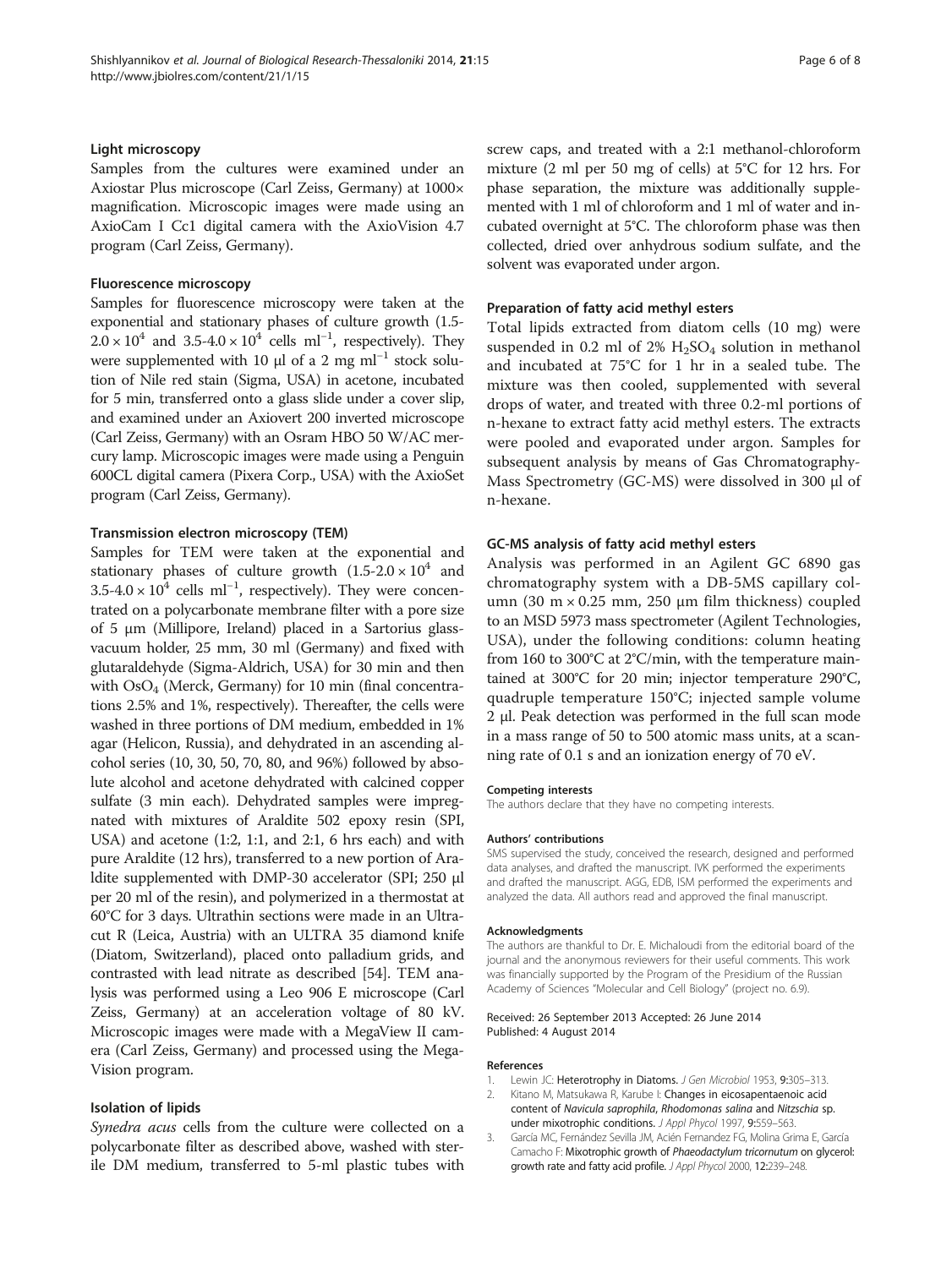- <span id="page-6-0"></span>4. Liu X, Duan S, Li A, Xu N, Cai Z, Hu Z: Effects of organic carbon sources on growth, photosynthesis, and respiration of Phaeodactylum tricornutum. J Appl Phycol 2009, 21:239–246.
- Tanner W: The Chlorella hexose/H(+)-symporters. Int Rev Cytol 2000, 200:101–141.
- Neilson AH, Lewin RA: The uptake and utilization of organic carbon by algae: an essay in comparative biochemistry. Phycologia 1974, 13:227–264.
- Lewitus AJ, Caron DA, Miller KR: Effects of light and glycerol on the organization of the photosynthetic apparatus in the facultative heterotroph Pyrenomonas salina (Cryptophyceae). J Phycol 1991, 27:578-587.
- 8. Liu XJ, Duan SS, Li AF, Sun KF: Effects of glycerol on the fluorescence spectra and chloroplast ultrastructure of Phaeodactylum tricornutum (Bacillariophyta). J Integr Plant Biol 2009, 51:272–278.
- 9. Roessler PG: Effects of silicon deficiency on lipid composition and metabolism in the diatom Cyclotella cryptica. J Phycol 1988, 24:394–400.
- 10. Reitan KI, Rainuzzo JR, Olsen Y: Effect of nutrient limitation on fatty acid and lipid content of marine microalgae. J Phycol 1994, 30:972-979.
- 11. Granum E, Kirkvold S, Myklestad SM: Cellular and extracellular production of carbohydrates and amino acids by the marine diatom Skeletonema costatum: diel variations and effects of N depletion. Mar Ecol Prog Ser 2002, 242:83–94.
- 12. Terry KL, Hirata J, Laws EA: Light-limited growth of two strains of the marine diatom Phaeodactylum tricornutum: chemical composition, carbon partitioning and the diel periodicity of physiological processes. J Exp Mar Biol Ecol 1983, 68:209-227.
- 13. Cooksey KE, Guckert JB, Williams SA, Callis PR: Fluorometric determination of the neutral lipid content of microalgal cells using Nile Red. J Microbiol Methods 1987, 6:333–345.
- 14. Hu Q, Sommerfeld M, Jarvis E, Ghirardi M, Posewitz M, Seibert M, Darzins A: Microalgal triacylglycerols as feedstocks for biofuel production: perspectives and advances. Plant J 2008, 54:621-639.
- 15. Yu ET, Zendejas FJ, Lane PD, Gaucher S, Simmons BA, Lane TW: Triacylglycerol accumulation and profiling in the model diatoms Thalassiosira pseudonana and Phaeodactylum tricornutum (Baccilariophyceae) during starvation. J Appl Phycol 2009, 21:669–681.
- 16. Ackman RG, Jangaard PM, Hoyle RJ, Brockerhoff H: Origin of marine fatty acids. I. Analyses of fatty acids produced by the diatom Skeletonema costatum. J Fish Res Board Can 1964, 21:747–756.
- 17. Opute FI: Studies on fat accumulation in Nitzschia palea Kutz. Ann Bot 1974, 38:889–902.
- 18. Fisher NS, Schwarzenbach RP: Fatty acid dynamics in Thalassiosira pseudonana (Bacillariophyceae): implications for physiological ecology. J Phycol 1978, 14:143–150.
- 19. Nagao K, Yanagita T: Conjugated fatty acids in food and their health benefits. J Biosci Bioeng 2005, 100:152–157.
- 20. Khozin-Goldberg I, Iskandarov U, Cohen Z: LC-PUFA from photosynthetic microalgae: occurrence, biosynthesis, and prospects in biotechnology. Appl Microbiol Biotechnol 2011, 91:905–915.
- 21. Kates M, Volcani BE: Lipid components of diatoms. Biochim Biophys Acta 1966, 116:264–278.
- 22. Arao T, Kawaguchi A, Yamada M: Positional distribution of fattv acids in lipids of the marine diatom Phaeodactylum trikornutum. Phytochemistry 1987, 26:2573–2576.
- 23. Hamilton ML, Haslam RP, Napier JA, Sayanova O: Metabolic engineering of Phaeodactylum tricornutum for the enhanced accumulation of omega-3 long chain polyunsaturated fatty acids. Metab Eng 2014, 22:3–9.
- 24. Shiran D, Khozin I, Heimer YM, Cohen Z: Biosynthesis of eicosapentaenoic acid in the microalga Porphyridium cruentum. I: The use of externally supplied fatty acids. Lipids 1996, 31:1277–1282.
- 25. Pohl P, Zurheide F: Fat production in freshwater and marine algae. In Marine Algae in Pharmaceutical Science, Volume 2. 2nd edition. Edited by Hoppe HA, Levring T. New York & Berlin: W. de Gruyter; 1982:65–80.
- 26. Watanabe T, Kitajima C, Fujita S: Nutritional values of live organisms used in Japan for mass propagation of fish: a review. Aquaculture 1983, 34:115–143.
- 27. Mikhailova MV, Bemis DL, Wise ML, Gerwick WH, Norris JN, Jacobs RS: Structure and biosynthesis of novel conjugated polyene fatty acids from the marine green alga Anadyomene stellata. Lipids 1995, 30:583-589.
- 28. Sicko-Goad L, Ladewski BG, Lazinsky D: Synergistic effects of nutrients and lead on the quantitative ultrastructure of Cyclotella (Bacillariophyceae). Arch Environ Contam Toxicol 1986, 15:291–300.
- 29. Sicko-Goad L, Simmons MS, Lazinsky D, Hall J: Effect of light cycle on diatom fatty acid composition and quantitative morphology. J Phycol 1988, 24:1–7.
- 30. Ribier J, Patillon M, Falxa M-J, Godineau J-C: The antarctic diatom: Stellarima microtrias (Ehrenberg) Hasle & Sims cell structure and vegetative cell enlargement in culture. Polar Biol 1988, 8:447–455.
- 31. Bayraktaroğlu E, Legovic T, Velasquez ZR, Cruzado A: Diatom Thalassiosira weissflogii in oligotrophic versus eutrophic culture: models and ultrastructure. Ecol Model 2003, 170:237–243.
- 32. Chiovitti A, Molino P, Crawford SA, Teng R, Spurck T, Wetherbee R: The glucans extracted with warm water from diatoms are mainly derived from intracellular chrysolaminaran and not extracellular polysaccharides. Eur J Phycol 2004, 39:117–128.
- 33. Kaluzhnaya OV, Likhoshway YV: Valve morphogenesis in an araphid diatom Synedra acus subsp. radians. Diatom Res 2007, 22:81-87.
- 34. Grachev MA, Denikina NN, Belikov SI, Likhoshvaĭ EV, Usoľtseva MV, Tikhonova IV, Adel'shin RV, Kler SA, Shcherbakova TA: Elements of the active center of silicic acid transport proteins in diatoms. Mol Biol (Moscow) 2000, 236:534–536.
- 35. Sherbakova TA, Masyukova YA, Safonova TA, Petrova DP, Vereshagin AL, Minaeva TV, Adelshin RV, Triboy TI, Stonik IV, Aizdaitcher NA, Kozlov MV, Likhoshway YV, Grachev MA: Conserved motif CMLD in silicic acid transport proteins of diatoms. Mol Biol 2005, 39:269–280.
- 36. Petrova DP, Bedoshvili YD, Shelukhina IV, Samukov VV, Korneva ES, Vereshagin AL, Popkova TP, Karpyshev NN, Lebedeva DV, Klimenkov IV, Likhoshway YV, Grachev MA: Detection of the silicic acid transport protein in the freshwater diatom Synedra acus by immunoblotting and immunoelectron microscopy. Dokl Biochem Biophys 2007, 417:295–298.
- 37. Bedoshvili YD, Popkova TP, Likhoshvaĭ YV: Chloroplast ultrastructure in some diatoms from different classes. Tsitologiia 2009, 51:346-357.
- 38. Ravin N, Galachyants YP, Mardanov AV, Beletsky AV, Petrova DP, Sherbakova TA, Zakharova YR, Likhoshway YV, Skryabin KG, Grachev MA: Complete sequence of the mitochondrial genome of a diatom alga Synedra acus and comparative analysis of diatom mitochondrial genomes. Curr Genet 2010, 56:215–223.
- 39. Vereshchagin AL, Glyzina OY, Basharina TN, Safonova TA, Latyshev NA, Liubochko SA, Korneva ES, Petrova DP, Annenkov VV, Danilovtseva EN, Chebykin EP, Volokitina NA, Grachev MA: Culturing of a fresh-water diatom alga Synedra acus in a 100 L photobioreactor and analysis of the biomass composition. Biotekhnologia 2008, 4:55–63.
- 40. Greenspan P, Mayer EP, Fowler SD: Nile red: a selective fluorescent stain for intracellular lipid droplets. J Cell Biol 1985, 100:965–973.
- 41. Takahashi E, Ledauphin J, Goux D, Orvain F: Optimizing extraction of extracellular polymeric substances (EPS) from benthic diatoms: comparison of the efficiency of six EPS extraction methods. Mar Fresh Res 2009, 60:1201–1210.
- 42. Dunstan GA, Volkman JK, Barrett SM, Leroi J-M, Jeffrey SW: Essential polyunsaturated fatty acids from 14 species of diatom (Bacillariophyceae). Phytochemistry 1994, 35:155–161.
- 43. Pahl SL, Lewis DM, Chen F, King KD: Heterotrophic growth and nutritional aspects of the diatom Cyclotella cryptica (Bacillariophyceae): effect of some environmental factors. J Biosci Bioeng 2010, 109:235–239.
- 44. Waller RF, Keeling PJ, Donald RGK, Striepen B, Handman E, Lang-Unnasch N, Cowman AF, Besra GS, Roos DS, McFadden GI: Nuclear-encoded proteins target to the plastid in Toxoplasma gondii and Plasmodium falciparum. Proc Natl Acad Sci U S A 1998, 95:12352–12357.
- 45. Armbrust EV, Berges JA, Bowler C, Green BR, Martinez D, Putnam NH, Zhou S, Allen AE, Apt KE, Bechner M, Brzezinski MA, Chaal BK, Chiovitti A, Davis AK, Demarest MS, Detter CJ, Glavina T, Goodstein D, Hadi MZ, Hellsten U, Hildebrand M, Jenkins BD, Jurka J, Kapitonov VV, Kröger N, Lau WWY, Lane TW, Larimer FW, Lippmeier JC, Lucas S, et al: The genome of the diatom Thalassiosira pseudonana: Ecology, evolution, and metabolism. Science 2004, 306:79–86.
- 46. Taguchi S, Hirata JA, Laws EA: Silicate deficiency and lipid synthesis of marine diatoms. J Phycol 1987, 23:260-267
- 47. Wang H, Fu R, Pei G: A study on lipid production of the mixotrophic microalgae Phaeodactylum tricornutum on various carbon sources. Afr J Microbiol Res 2012, 6:1041–1047.
- 48. Popovich CA, Damiani C, Constenla D, Leonardi PI: Lipid quality of the diatoms Skeletonema costatum and Navicula gregaria from the South Atlantic Coast (Argentina): evaluation of its suitability as biodiesel feedstock. J Appl Phycol 2012, 24:1-10.